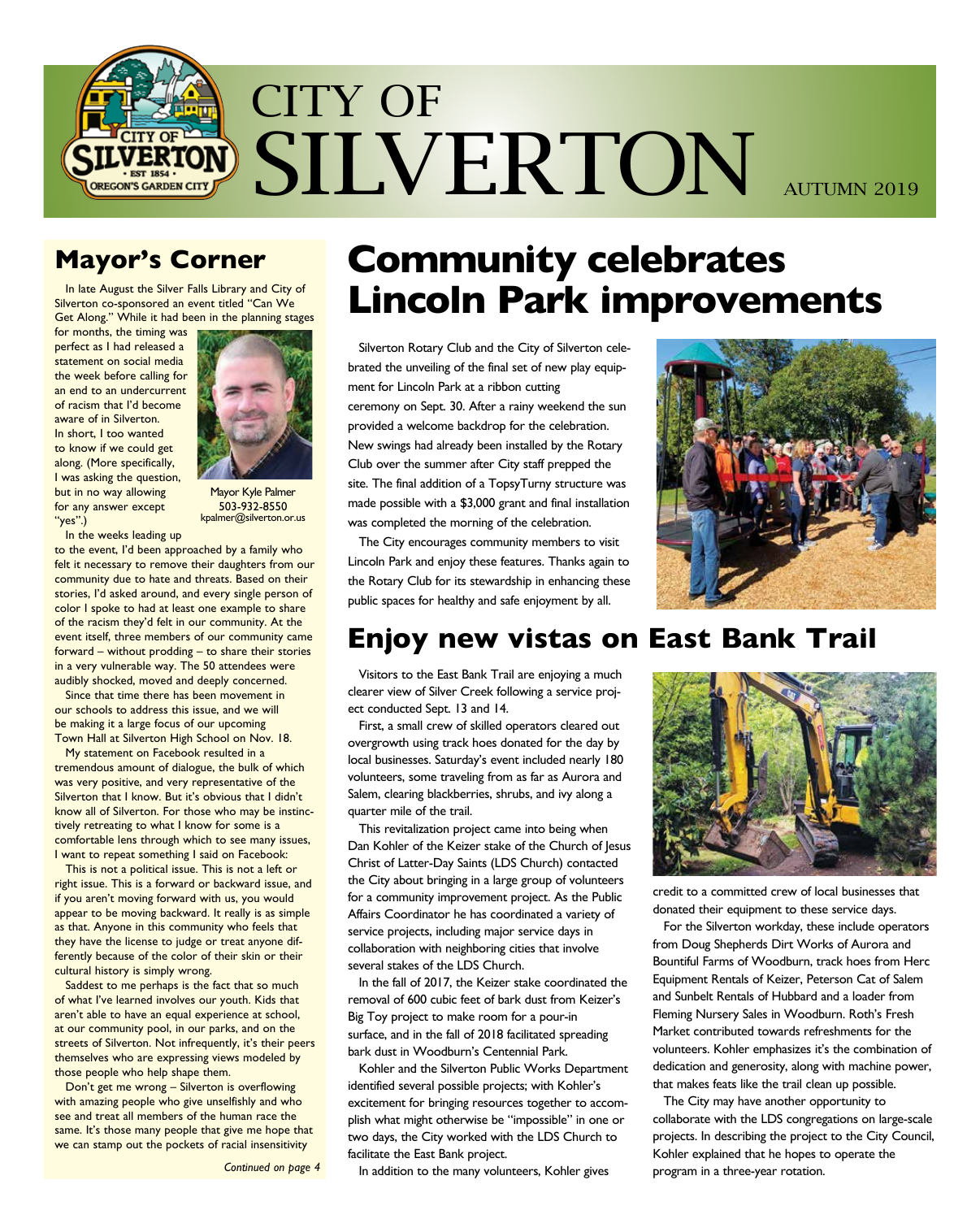

## *Gear Up for Sewer Averaging*

City of Silverton residents can save on monthly sewer costs by conserving water during winter months, which is the billing cycle known as Winter Averaging.

Your sewer average is based on water consumption used during the months of November, December, January, February, March and April. The meter reading that is taken in October will be the beginning read of your sewer averaging period. You will see this new average on your May utility bill and it will continue for the next 12 months.

To make sure your bill accurately reflects your usage, carefully review the water usage provided on the utility bills during the Winter Averaging period. Current customers during this period will see current year and prior year information on their bills. If you think the usage is high, you may want to check for a leak which may affect

your new sewer rate. Leaks can result in double or triple the overall average consumption used to calculate the new sewer rate.

How to check for a leak in your house:

- Make sure no water will be used for 30 to 45 minutes;
- Take a meter reading;
- Wait 30 to 45 minutes with no water usage; and

• Take a second meter reading. If the meter reading changed, it could indicate there is a leak, and repairs may be in order. Notify the Finance Department as soon as possible regarding a potential leak as it may qualify for an adjustment to your utility bill. Toilet leaks, however, do not qualify for a billing adjustment.

Questions regarding your water and sewer bill should be directed to the Finance Department at 503-873-5321 or finance@silverton.or.us.

• Inflation for materials and

Based on the results of the study and Council feedback, rates have been set for the fiscal year ending June 30, 2020. A residential customer using 520 cubic feet of water saw an increase in their bill of: \$4.76. Please visit the City's website at silverton. or.us/utilities for the complete list of utility rates and contact the City of Silverton's Finance Department at 503-873-5321 if you have questions on how to calculate your utility bill.

services costs. • Projected increase to personnel costs.

## *New Water and Sewer Rates in Effect*

New water and sewer rates went into effect for all City utility customers following the City Council's adoption on Sept. 9, 2019. This adoption followed a presentation by GovRates, the City's contracted utility rates consultant, at the August City Council Work Session. The City conducts periodic rate studies in order to assure that the City's rates are sufficient to cover operating, capital, debt, and debt service requirements. This study included:

• Water and sewer capital projects to take place over the next five years.

Silverton Police would like to **Prepare for trick or treaters at Downtown Goblin Walk** 

remind everyone about the need for increased awareness and safety for this year's Downtown Silverton Goblin Walk Thursday, Oct. 31. The Goblin Walk is the opportunity for kids to trick or treat at downtown businesses from 4 to 6 p.m. on Halloween. Last year's Goblin Walk brought over 1,000 children and youth along with their parents walking from business to business in the downtown core. We had several close calls of people almost getting hit by vehicles. Our hope for this year is that once again we will have an accident-free event.

Motorists who travel through the downtown core on Halloween afternoon and evening need to have extra patience for the delays in getting through town because of the event. They also need to be hyper-vigilant of children that may dart out in front of them, and/or pedestrians that continue to cross streets without regard for how long the vehicle has been trying to get through a particular intersection.



**Goblin Walk** *Businesses participating in the Goblin*  Walk will display this Jack-O-Lantern. **October 31st, 4 to 6 pm** 

We are asking pedestrians to please take turns in crossing streets with vehicular traffic to expedite efficient movement for all.

The Chamber of Commerce is looking for community volunteers who can assist at major intersections by encouraging pedestrians to take shifts crossing. You are welcome to dress up while helping out. If interested in volunteering, contact Stacy at the Chamber Office at 503-873-5615 or Stacy@silvertonchamber.org. By working together, we should be able to make this another fun and safe event for our children.

## **If I Were Mayor Contest… Student Contest 2019-2020**

The City of Silverton and the Oregon Mayors Association invite students to enter the "If I Were Mayor…" contest. This annual contest allows students enrolled in grades 4 - 12 or being home-schooled at the same grade level to share creative ideas about what they would do as mayor. Not only will there be fun prizes for the winner, but the local winners will also be entered into the state contest for a chance to win a prize worth \$500!

### **Posters**

The poster contest is open to students enrolled in grades 4 and 5. Students are encouraged to be creative and may use any art medium (paints, felt pens, colored pencils, crayons, etc.).

### **Essays**

The essay contest is open to students enrolled in grades 6-8. The essays must be 500 to 1,000 words in length and typed.



**Digital Media Presentations (Video, PowerPoint, Prezi, etc.)**

The digital media presentation contest is open to students enrolled in grades 9-12. Presentations must be one to three minutes in length and may be submitted on disk or emailed.

For more information about the contest and to obtain the official entry forms please visit the City's website or contact Angela Speier, Assistant to the City Manager/City Clerk at aspeier@ silverton.or.us or 503-874-2216.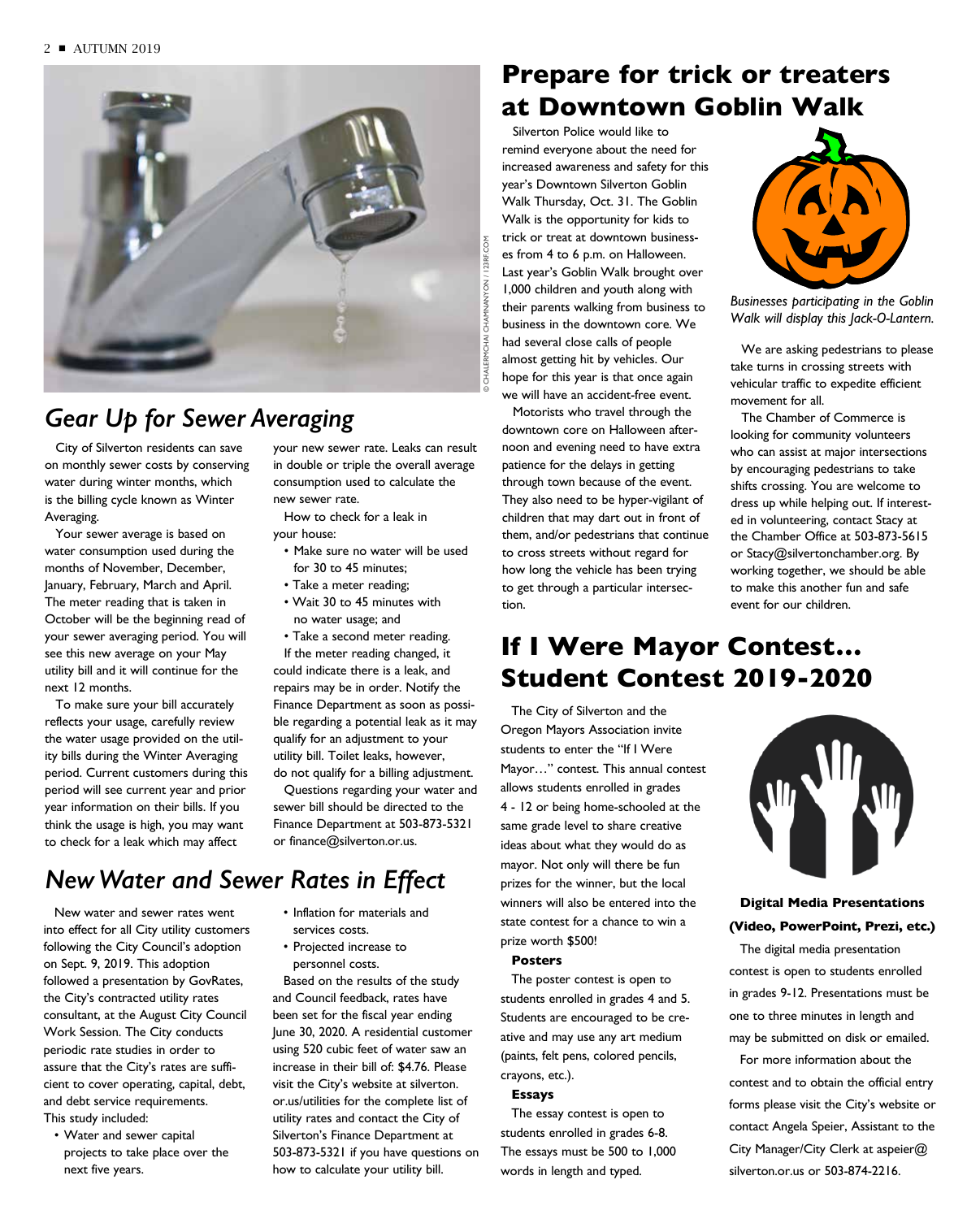## **City/University partnership to make Silverton a learning lab**

The City of Silverton will welcome University of Oregon students this academic year as part of the Sustainable City Year Program (SCYP). SCYP, part of the Sustainable Cities Institute at UO, which matches professors and classes with an Oregon city, county, special district, tribe, transit agency, or partnership of governments for an entire academic year. Students working in Silverton, guided by their professors, will combine research and fieldwork to address City needs and achieve course learning goals.

Throughout this partnership, the City also commits to participating in and supporting kickoff and end-of-year activities, as well as convening public participation events as fits the various projects. SCYP has worked with the larger cities of Gresham, Eugene, Salem, Springfield, Medford, Redmond, and Albany, transit agencies, and most recently worked with the City of La Pine as a smaller city pilot program. With the La Pine project concluded, the SCYP Program Manager, Megan Banks, approached the City this summer about a potential smaller city partnership beginning this fall quarter. SCYP staff and City staff worked together to identify budgeted projects and goals for 2019-2020 that:

• Would benefit from this multidisciplinary, integrated perspective and could reach tangible outcomes in the course of one academic quarter.

• Would be well suited for the expertise offered by UO professors.

### **SUSTAINABLE CITY YEAR IN SILVERTON – GET INVOLVED!**

**Pettit Property Public Visioning Open House** Wednesday, Nov. 6 TBD in the evening

**Sustainable City Year Kickoff for Winter and Spring Quarters** TBD in January 2020

• Would provide valuable learning opportunities for students.

As the calendar below shows, the Pettit Property Public Visioning Project is already in the works for fall term and dates have been set for community activities facilitated by the landscape architecture class. More details will be provided soon. Additionally, projects being explored for the winter (January-March 2020) and spring (April-June 2020) terms include:

- Strategic planning continuation and refinement
- Community survey/feedback project
- City Gateway enhancements
- Stormwater low-impact

development demonstration projects The Agreement signed by the City and UO also allows for additional projects to be added if additional funds can be secured through grants or other partnerships.

 For community members, the project with SCYP means:

- You'll have the opportunity to engage with students and profes sors on specific projects and share your opinions – gauging public opinion and/or offering education opportunities is at the core of many of these projects
- You'll have the opportunity to engage with SCYP students, pro fessors, and supporters at the community celebrations to be scheduled. These gatherings are an opportunity to showcase Silverton.
- - **Pettit Property Public Visioning End of Quarter Presentations**  Wednesday, Dec. 4 – TBD

**Possible Community Engagement Opportunities for Winter Term Projects** TBD in January – March 2020

## *Resources available for neighborhood-based groups*

Silverton residents who would like to organize within their neighborhoods will find new resources on the City's website this fall. Additionally, following a recommendation by the Planning Commission and adoption of a resolution by the City Council, the City will recognize interested neighborhood groups on the website.

The resolution does not create a city-recognized structure for association with bylaws or a formal leadership structure for associations. Rather, the resolution allows for staff to maintain a list of area representatives in order to disseminate information and allow community members to find a contact for their area.

Exploring the concept of neighborhood associations and neighborhood-based groups has come up in prior years and been on the City Council's list of goals since the last community survey conducted in 2016. This year, staff met with the Planning Commission and interested members of the Citizen Involvement Committee – which authored 2013's Citizen Involvement Committee Report.

After discussions at the May Planning Commission Work Session on May 28 and Regular Meeting on July 9, the

### **PART 1 PART 2**

**Recording interested neighborhood-based groups' contact information on the City website.**

*Staff suggest approximately 100 households though are flexible with sizing. Sample forms will be available on website.*

*Staff will not dictate boundary lines; it is possible for groups to overlap.*

**Sharing neighborhood resource information via other City media.** 

*Including, but not limited to, newsletter in OurTown and Facebook.* Planning Commission made the recommendation to City Council. The Planning Commission and the Citizen Involvement Committee were in consensus that local groups lead the way in organizing themselves. The City will provide clarity around City resources and opportunities to engage with the City around community issues.

The City encourages community members to work together in groups to achieve common goals and address problems. Some neighborhoods may already have a legally organized Home Owners Association (HOA); other self-identified neighborhood groups can be a resource for residents and businesses in their area and promote greater engagement.

The resolution has four components, which are summarized below. Please also visit the Neighborhood Resouces page on the City's website, which will be published this month on the City's website. Questions may be directed to Elizabeth Gray, Assistant to City Manager/HR Coordinator at egray@ silverton.or.us or Jason Gottgetreu, Community Development Director, at jgottgetreu@silverton.or.us.

**Providing neighborhood resource information on the City's website.**

*Website will include: Community outreach toolkits used with permission from other entities.*

*Optional templates for neighborhood group sign-up.*

*Links to resources for neighborhood activities.*

### **PART 3 PART 4**

**Revisit neighborhood engagement practices as needed.**

*Silverton City Council*

Councilor **Laurie Carter** 503-580-5355 lcarter@ silverton.or.us

Mayor **Kyle Palmer** 503-932-8550 kpalmer@ silverton.or.us



Councilor **Jason Freilinger** 503-874-4430

jfreilinger@ silverton.or.us



**Neideigh** Councilor

**Crystal**

cneideigh@ silverton.or.us



Councilor **Jim Sears** 503-873-9357

jsears@ silverton.or.us-



Councilor **Dana Smith** 503-873-4921 dsmith@ silverton.or.us

*Silverton City Hall*

*306 S. Water St. • 503-873-5321* **Finance Director Kathleen Zaragoza** 503-874-2203 • kzaragoza@silverton.or.us **Community Development Director Jason Gottgetreu** 503-874-2212 jgottgetreu@silverton.or.us

**Public Works Director Petra Schuetz** 503-874-2210 • pschuetz@silverton.or.us **Police Chief Jeff Fossholm** 503-874-2228 • jfossholm@silverton.or.us



City Manager **Christy Wurster** 503-874-2205 cwurster@ silverton.or.us

**Matt Plummer**  mplummer@ silverton.or.us